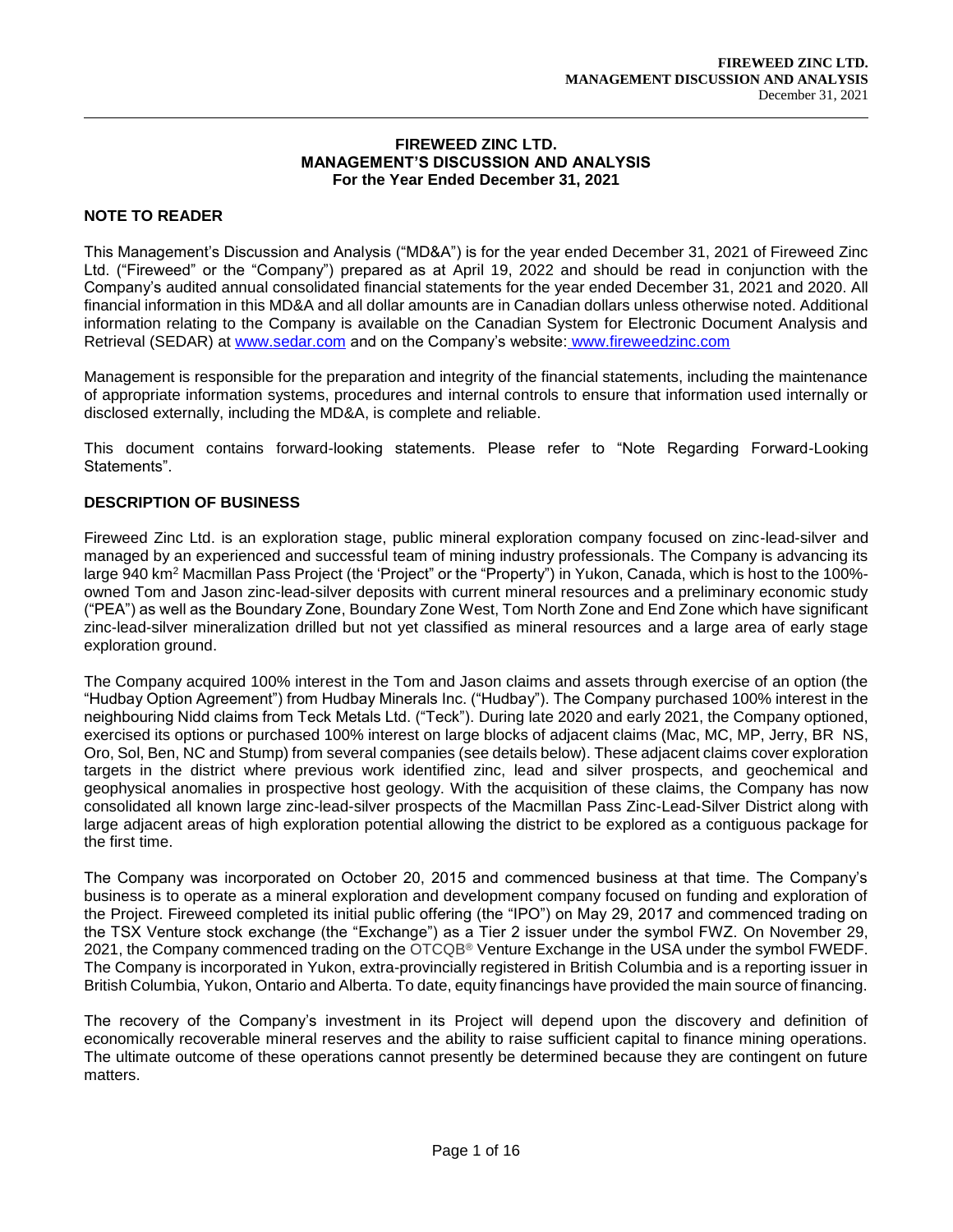### **OVERALL PERFORMANCE AND HIGHLIGHTS**

During the year ended December 31, 2021, the Company reported the following:

 On January 26, 2021, the Company announced the first drill assays from the 2020 drill program including 4.42% zinc over 212.7 metres at Boundary Zone.

 On February 3, 2021, the Company announced the first drill assays from the new discovery, Boundary West Zone, including 4.22% zinc and 25.6 g/t silver over 76.5 metres.

 On February 25, 2021, the Company announced further drill assays from Boundary West Zone including 4.76% zinc, 0.43% lead and 18.9 g/t silver over 43.7 metres in the upper rock sequence and a new discovery of 2.08% zinc over 225 metres in the lower sequence.

 On May 14, 2021, the Company announced assay results from 2020 reverse circulation drilling including 8.74% zinc and 19.6 g/t silver over 8.2 metres at the Tom West Deposit.

 On May 18, 2021, the Company announced the start of a metallurgical testing program on drill core samples from Boundary Zone including both traditional metallurgy and modern ore-sorting preconcentration tests.

 On May 20, 2021, the Company closed a non-brokered \$5,000,000 private placement financing with one strategic investor for 6,250,000 common shares at \$0.80 per share.

On May 26, 2021, the Company announced that field crews had been mobilized to the Property.

 On May 27, 2021, the Company announced that it would undertake a muon tomography downhole geophysical survey on the Property to guide exploration and drilling.

 On July 2, 2021, the Company closed a non-brokered \$4,503,427 private placement flow through financing for 5,003,808 shares at \$0.90 per share. The Company paid finders fees to arm's length finders in connection with a portion of the financing, totalling \$55,599.85 and 56,669 warrants. All finder's warrants are exercisable for 12 months from the date of issuance to acquire common shares of the Company at an exercise price of \$0.90 per share. The company also issued 20,000 shares to an arm's length party for corporate finance services.

On July 6, 2021, the Company announced that drilling with two rigs had started on the Property.

 On July 8, 2021, the Company announced the appointment of Pamela O'Hara as Vice President, Sustainability.

 On July 8, 2021 the Company announced granting of 1,345,000 stock options exercisable above market at \$0.80 per share for a five year term. Staff and consultants were granted 685,000 options, and directors and senior officers were granted 660,000 options.

 On July 27, 2021, the Company provided an exploration update stating that five drill holes had been completed, significant mineralization had been intersected and assays were pending.

 On August 17, 2021, the Company announced the first drill assays from the 2021 drill program including 7.71% zinc, 0.7% lead and 32 g/t silver over 46.96 metres at Boundary West Zone.

 On August 19, 2021, the Company announced that it had applied to have its shares listed for trading on the OTCQB® Venture Market and full eligibility through the Depository Trust Company for electronic settlement and clearing of its common shares in the United States of America.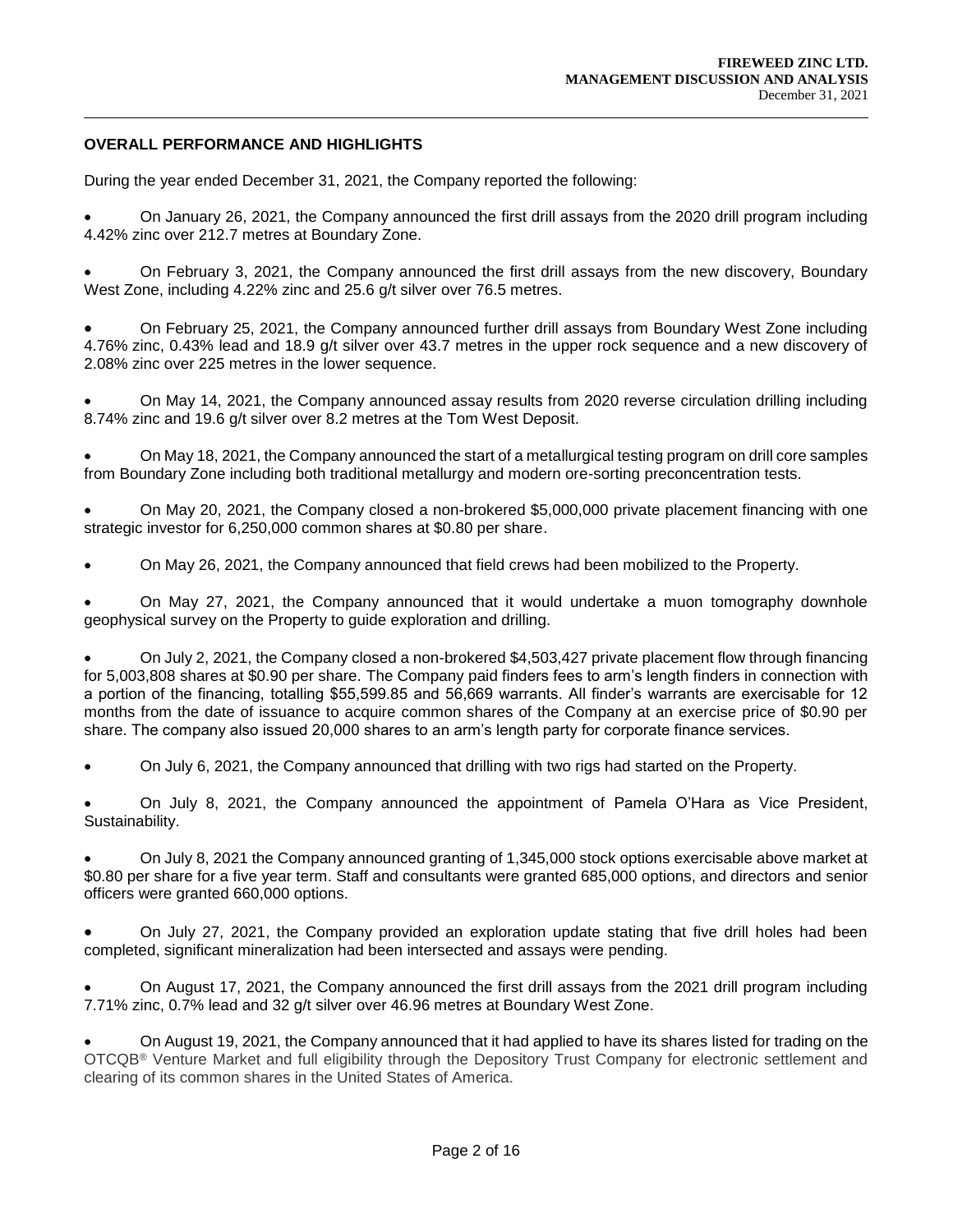On September 16, 2021, the Company announced the further assays from the 2021 drill program including 23.77% zinc, 3.44% lead and 75.7 g/t silver over 10.42 metres at Boundary West Zone.

 On November 18, 2021, the Company announced further assays from the 2021 drill program including 1.54% copper, 5.42% zinc, and 5.7 g/t silver over 2.00 metres and 2.35% zinc and 4.6 g/t silver over 203.05 metres at Boundary Zone.

 On November 19, 2021, the Company announced the appointment of Cindy Chiang as Chief Financial Officer.

 On November 23, 2021, the Company announced further assays from the 2021 drill program including 10.39% zinc, 0.16% lead and 15.7 g/t silver over 16.09 metres within 5.41% zinc, 0.19% lead and 10.5 g/t silver over 73.35 metres at Boundary West Zone.

 On November 29, 2021, the Company announced that it its shares had been listed and began trading on the OTCQB® Market in the USA under the symbol "FWEDF".

 On December 8, 2021, the Company closed a non-brokered \$5,178,400 private placement flow through financing for 6,473,000 shares at \$0.80 per share. The Company paid finders fees to arm's length finders in connection with a portion of the financing, totalling \$103,704 and 129,630 warrants. All finder's warrants are exercisable for 12 months from the date of issuance to acquire common shares of the Company at an exercise price of \$0.70 per share.

 During the year ended December 31, 2021, 589,112 warrants were exercised for gross proceeds of \$400,335. In connection with the issuance, a total of \$50,365 was re-allocated from reserves to capital stock. 118,850 warrants expired unexercised during 2021.

Subsequent to the year end December 31, 2021, the following events have taken place:

 On January 12, 2022, the Company announced further assays from the 2021 drill program including 6.9% zinc, 5.0% lead and 48.7 g/t silver over 11.7 metres at the Tom East Zone.

 On March 10, 2022, the Company announced the final assays from the 2021 drill program including 14.0% zinc, 0.2% lead and 57 g/t silver over 3.05 metres within 4.9% zinc, 0.7% lead and 34 g/t silver over 21.6 metres at Boundary West Zone.

 On March 17, 2022, the Company announced a non-brokered \$9.68 million private placement. On April 4, 2022, the Company announced upsizing of the financing to \$12 million and on April 14, 2022 the Company announced upsizing again to \$13 million. On April 6, 2022, the Company announced closing of the first tranche of the financing consisting of 5,586,444 Common Shares at a price of CAD\$0.70 per share and 7,200,000 flow-through common shares at a price of CAD\$0.99 per share for total proceeds of \$11,038,511. Closing of the balance of the financing is pending.

# **MACMILLAN PASS PROJECT**

The Macmillan Pass Project encompasses 940 km<sup>2</sup> of contiguous mineral claims located approximately 200 km northeast of the settlement of Ross River in the eastern Yukon Territory of Canada. It is host to the large Tom and Jason sediment-hosted sulphide ("Sedex") zinc-lead-silver deposits as well as the Boundary Zone, Boundary Zone West, Tom North Zone and End Zone that have significant mineralization drilled but not yet classified as mineral resources. The Project also includes large blocks of 100%-owned adjacent claims (Mac, MC, MP, Jerry, BR , NS, Oro, Sol, Ben and Stump) which cover exploration targets in the district where previous and recent work identified zinc, lead and silver prospects, and geophysical and geochemical anomalies in prospective host geology. The Company has a 50-person camp near the Tom deposit which is accessible via the North Canol Road (designated Yukon Highway No. 6) from the community of Ross River and via a local airstrip.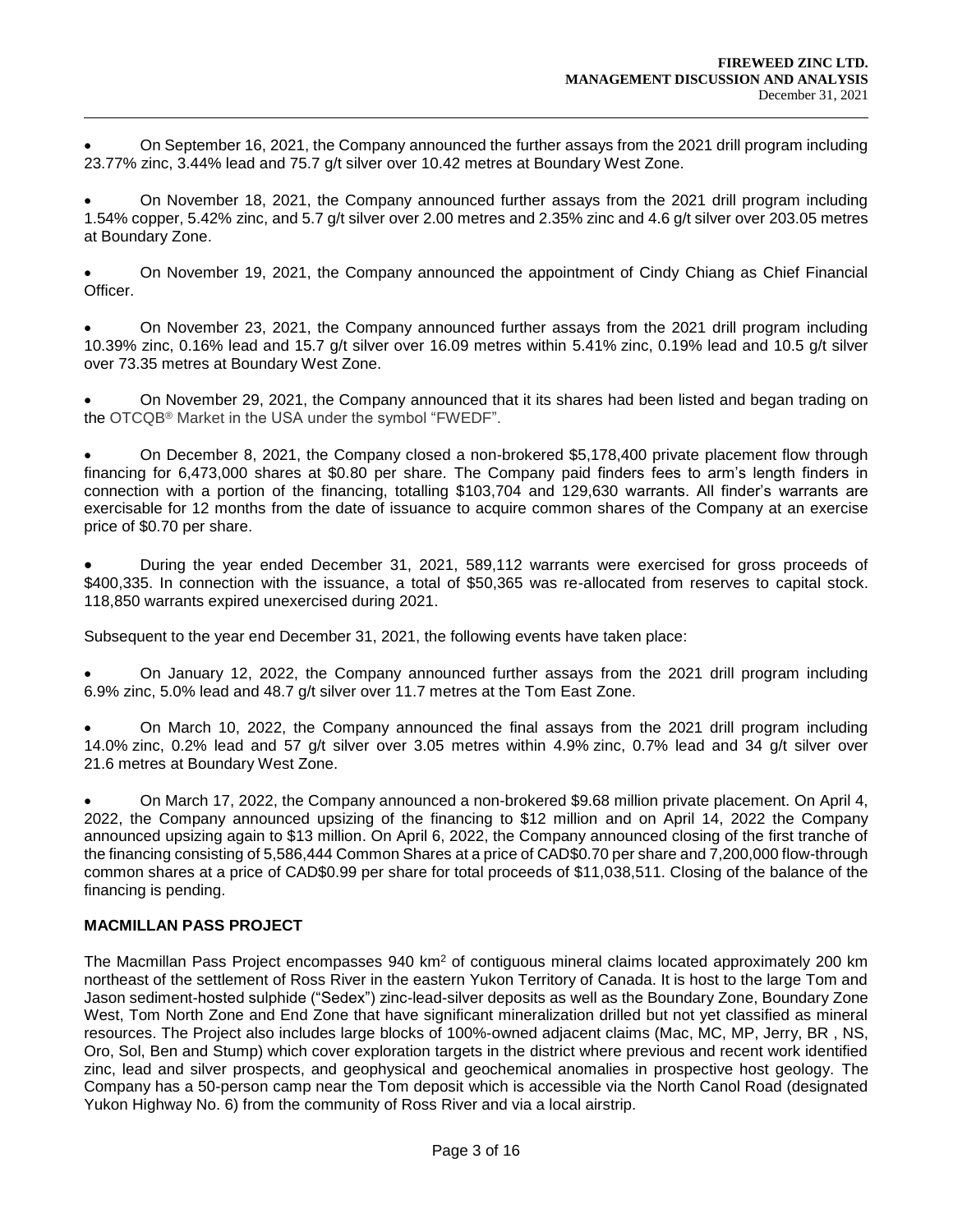The Tom and Jason deposits are located in the Selwyn Basin and hosted in Devonian-age Lower Earn Group sedimentary rocks. Zinc-lead-silver sulphide-barite mineralization typically occurs in thick stratiform lenses and extends for as much as 1,200 meters along strike and 450+ meters down dip. Boundary Zone is different and consists of veins, stockworks, disseminations and replacement sulphide mineralization as well as multiple horizons of stratiform mineralization in Devonian-age Lower Earn Group and Silurian-age Road River Group sedimentary rocks respectively. The main economic sulphide minerals are sphalerite and galena.

To date the Tom deposits have seen a total of 3,423 meters of underground development, 5,953 meters of underground core drilling in 84 holes, and 33,705 meters of surface core drilling in 158 holes; at Jason a total of 38,617 meters has been drilled in 138 holes from surface to date; at Boundary a total of 10,248 meters has been drilled in 35 holes from surface to date; and at End Zone a total of 3,910 meters has been drilled in 18 holes from surface to date. The Tom and Jason sites have a Class 4 Land Use Permit and the Tom site a Type B Water Licence. The rest of the Property has a Class 1 Land Use Permit which is renewed annually. Environmental water monitoring of the Tom site has been ongoing since 2000 (see *Environment* section below for additional information). Community relations have been good, and the Company employs workers and contracts service providers from the nearest community of Ross River for the exploration program (see *Community and First Nations* section below for additional information).

### *Summary of Property Acquisitions*

The Property comprises multiple claim blocks that were acquired and consolidated over several years by Fireweed into the current large 940 km2 Macmillan Pass property. Summaries of the underlying claim blocks/properties are described below.

Fireweed holds 100% interest in the 361 claims of the Tom and Jason property. The Jason claims have a third party underlying 3% net smelter return royalty ("NSR") which can be bought out at any time for \$5,250,000. There are no underlying royalties on the Tom claims.

Fireweed holds 100% interest in the 372 claims of the Nidd property which includes the Boundary Zone and Boundary West Zone. Teck retains a 1% NSR royalty and a right of first offer to purchase future production concentrates from the Nidd property.

Fireweed holds 100% interest in the 820 claims of the Mac property. Vendor Maverix Metals Inc. retains production royalties of 0.25% NSR on base metals and other non-precious minerals, 1% NSR on silver and other precious metals excluding gold, and 3% NSR on gold produced from the Mac property.

Fireweed holds 100% interest in the 333 MC, 74 MP and 217 Jerry claims. Vendors Epica Gold Inc. ("Epica") and Carlin Gold Corporation ("Carlin") together retain production royalties of 0.5% NSR on base metals and silver, and 2% NSR on all other metals including gold produced from the MC, MP and Jerry claims, and are entitled to one additional payment of \$750,000 or equivalent in Fireweed shares at the Company's option, upon receiving a resource calculation of at least 2 million tonnes of indicated (or better) resource on any part of the MC, MP or Jerry claims. Fireweed maintains a right of first refusal on the sale of any NSR royalty from these claims by Epica and/or Carlin.

Fireweed holds 100% interest in the 326 BR claims and 333 NS claims. Vendor Golden Ridge Resources Ltd. retains production royalties of 0.5% NSR on base metals and silver, and 2% NSR on all other metals including gold produced from the BR and NS claims, and is entitled to one additional payment of \$750,000 or equivalent in Fireweed shares at the Company's option, upon receiving a resource calculation of at least 2 million tonnes of indicated (or better) resource on any part of the BR or NS claims. Fireweed will have the right to purchase one-half of these NSR royalties for \$2,000,000 at any time prior to the commencement of commercial production. Fireweed maintains a right of first refusal on the sale of any NSR royalty from these claims by Golden Ridge. There is also a pre-exiting third party 3% NSR royalty on any future cobalt production from the BR and NS claims.

In January 2021, Fireweed completed purchase of 100% interest in the 410 claims of the Sol property and several small nearby separate claim blocks (Ben, NC, Stump, Bach) from QuestEx Gold & Copper Ltd. through payment of \$100,000 and 350,000 shares. QuestEx retains production royalties of 0.5% NSR on all base metals and silver, and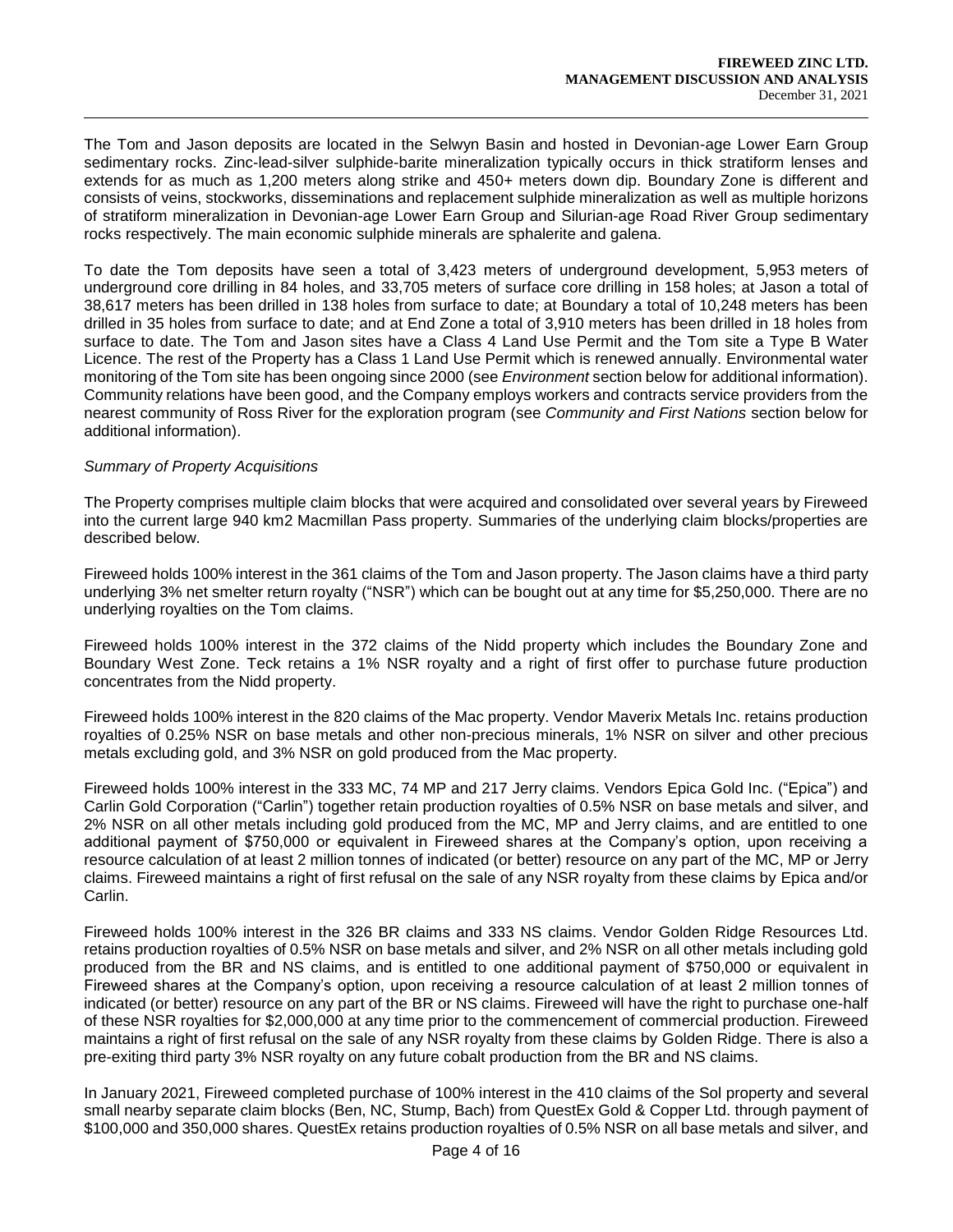2% NSR on all other metals including gold, which may be mined from these properties. There is an additional thirdparty royalty consisting of a 2% NSR on production from the Sol, Stump and Bach claims of which 1% may be extinguished for \$2,000,000.

#### *Terms of the Oro Property Option Agreement*

On November 20, 2020, the Company signed an option agreement with private companies Cathro Resources Corp. ("Cathro") and Cazador Resources Ltd. ("Cazador") to acquire 100% interest in the 1,582 claim Oro property covering 318km<sup>2</sup> on the western extension of the Macmillan Pass District. Payment terms to exercise the option were as follows:

| Due Date                                                     | Cash             | <b>Common Shares</b> |
|--------------------------------------------------------------|------------------|----------------------|
| Within 5 days of TSX Venture Exchange approval of the option |                  |                      |
| agreement (January 18, 2021)                                 | \$250,000 (paid) | 500,000 (issued)     |
| On or before January 13, 2022                                | \$250,000*       | 500,000*             |
| <b>TOTAL</b>                                                 | \$500,000        | 1,000,000            |

*\*Subsequent to the year ended December 31, 2021 on January 13, 2022, Fireweed exercised the option through payment of \$250,000 and 500,000 common shares to Cathro (50%) and Cazador (50%).*

Cathro and Cazador together retain a 0.5% NSR production royalty on all base metals and silver, and 2% NSR on all other metals including gold, which may be mined from the Oro property.

Titles to all these claims have been transferred and registered to the Company.

#### *Mineral Resources and PEA*

#### *Tom-Jason Mineral Resource Report*

Based on the 2017 drill results along with the historic core re-sampling results and compilation of historic data, the Company announced updated NI43-101 mineral resources for the Tom and Jason deposits on January 10, 2018 which were substantially larger than historically reported resources. The updated base case resources were as follows:

|           | <b>Tonnes</b>         |        |      |         |        |                 |                 | <b>MOz</b> |
|-----------|-----------------------|--------|------|---------|--------|-----------------|-----------------|------------|
| Category  | (Mt)                  | ZnEa % | Zn % | Pb<br>% | Ag g/t | <b>B</b> Ibs Zn | <b>B</b> Ibs Pb | Αg         |
| Indicated | .2 <sup>1</sup><br>44 | 9.61   | 6.59 | 2.48    | 21.33  | 1.63            | 0.61            | 7.69       |
| Inferred  | 39.47                 | 10.00  | 5.84 | 3.14    | 38.15  | 5.08            | 2.73            | 48.41      |

#### **Table 1: Base Case Tom+Jason Mineral Resource Estimates (at NSR cutoff grade of \$65)**

Details and supporting information are provided in the NI43-101 Technical Report posted on [www.sedar.com](about:blank) and in the Company's news release, both dated January 10, 2018. Additional mineralization subsequently drilled at Boundary Zone, Boundary West Zone, Tom North Zone and End Zone as well as step out drill holes at Tom and Jason will be considered in a future updated mineral resource estimate for the Property.

#### *Tom-Jason Preliminary Economic Assessment Report*

On May 23, 2018, the Company announced the positive results of an independent NI43-101 Preliminary Economic Assessment ("PEA") for the Tom and Jason deposits prepared by JDS Energy and Mining, Inc. ("JDS") with work on tailings and water by Knight Piesold Consulting, both of Vancouver, Canada utilizing the 2018 mineral resources of Table 1.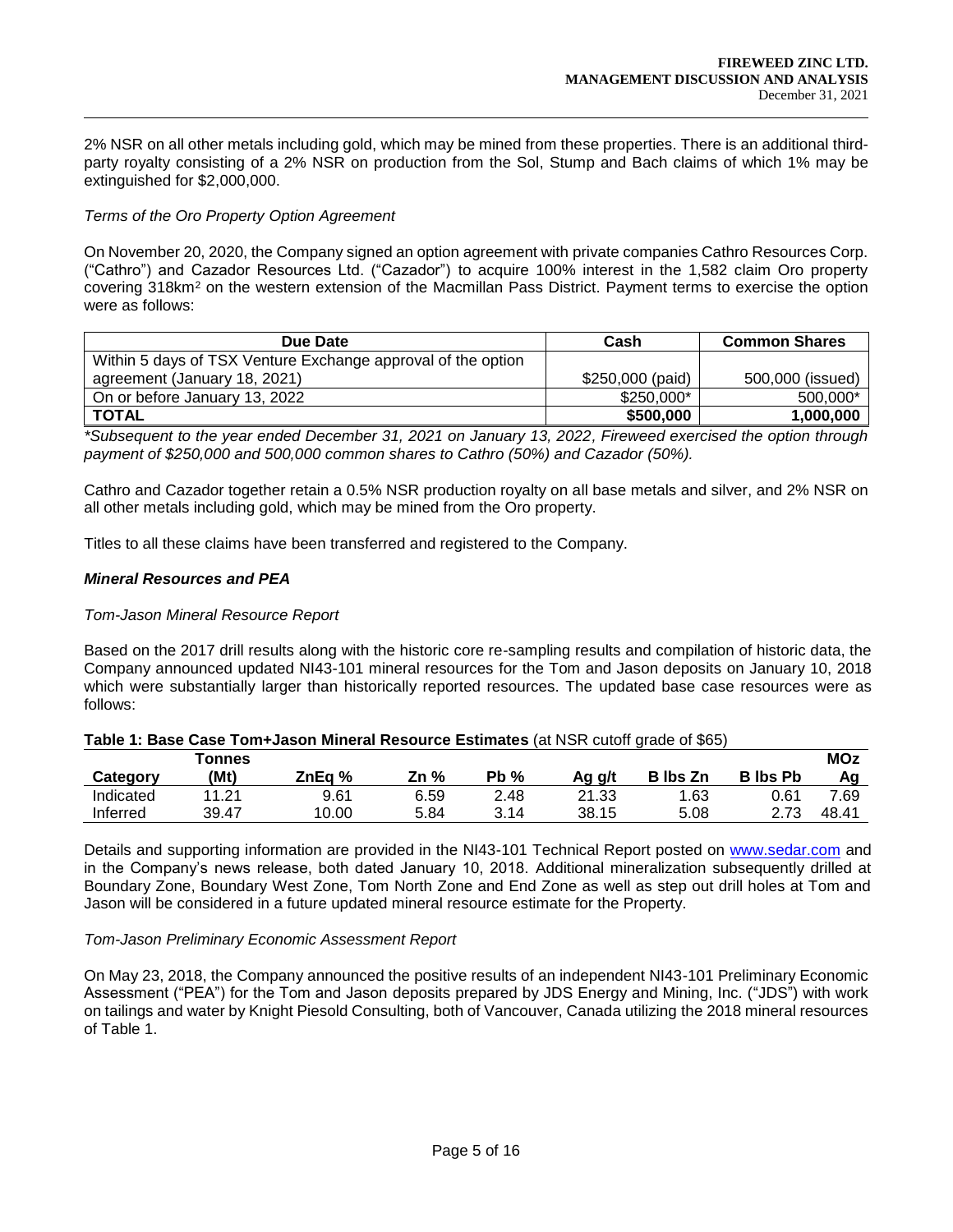Production and Economic Highlights:

- Long mine life and large-scale production:
	- $\circ$  18-year mine life with 32.7Mt of mineralization mined at 4,900 tonne-per-day average processing rate.
	- o 1.54Mt of Zinc, 0.88Mt of Lead, and 37Moz of Silver in concentrate shipped.
	- o Average yearly contained-metal production of 85kt Zinc, 48kt Lead and 2Moz Silver.
- Robust economics using metals prices of \$1.21/lb Zn, \$0.98/lb Pb, and \$16.80/oz Ag:
	- o Pre-Tax NPV at 8% of \$779,000,000 and IRR of 32%.
	- o After-Tax NPV at 8% of \$448,000,000 and IRR of 24%.
- Manageable CAPEX and rapid payback:
	- $\circ$  Pre-production CAPEX of \$404,000,000. CAPEX includes a total of \$100,000,000 for upgrading to a production-suitable access road to the Project. On March 3, 2020 the Company announced that the Yukon Government and the Ross River Dena Council First Nation had reached an Agreement in Principle on \$71,000,000 in road upgrades which, in part, included upgrading of the Project access road.
	- o Payback period of 4 years.
	- o Starter-pits on Tom West and Jason Main zones reduce up-front capital.
- Significant Upside
	- o Numerous opportunities for significant economic improvement.
	- o Known zones remain open for expansion, including into high-grade areas.
	- $\circ$  Highly prospective and large land package with untested exploration targets.
	- $\circ$  Not included in this PEA study are the Boundary Zone, Boundary West Zone, Tom North Zone and End Zone as well as new step out holes at Tom and Jason which have significant zinc-lead-silver mineralization drilled after the PEA study was completed, but not yet classified as mineral resources.

Details and supporting information are provided in the NI43-101 PEA Technical Report dated July 6, 2018 (effective date May 23, 2018) posted on [www.sedar.com](about:blank) and in the Company's news release dated May 23, 2018.

### *2021 Exploration Program*

In 2021, the Company drilled more wide intersections of zinc and lead mineralization at Boundary Zone, Boundary West Zone and Tom East Zone. A total of 3,845 m of diamond drilling in 11 holes using two drill rigs was completed. Assays from these holes are reported above and in Company news releases. In addition, 91 line kilometers of ground gravity geophysical surveying and 1,305 line kilometers of airborne VTEM-magnetics geophysical surveying was completed as well as geological mapping, prospecting and geochemical surveys. Results of these surveys will be used to guide future exploration work and target drilling on the Property. A muon downhole geophysics survey was attempted but crews were unable to deploy the muon detectors down the designated drill holes. Another attempt to deploy the muon detectors is planned for the 2022 field season. Interpretation of results from the 2021 exploration work has been completed, and planning and preparations for the 2022 exploration program are progressing.

For more details on the Project and the Company, see Fireweed's NI43-101 technical reports and news releases posted on the Company's website at [www.FireweedZinc.com](about:blank) or at [www.sedar.com.](about:blank)

*Leon McGarry, P.Geo., Senior Resource Geologist for CSA Global Canada Geosciences Ltd. at the time, is independent of Fireweed Zinc Ltd. and a 'Qualified Person' as defined under Canadian National Instrument 43-101. Mr. McGarry is responsible for the Mineral Resource Estimate and directly related information in this MD&A.* 

*Michael Makarenko, P.Eng., Project Manager for JDS Energy and Mining, Inc., is independent of Fireweed Zinc Ltd. and a 'Qualified Person' as defined under Canadian National Instrument 43-101. Mr. Makarenko is responsible for the PEA results and directly related information in this MD&A.*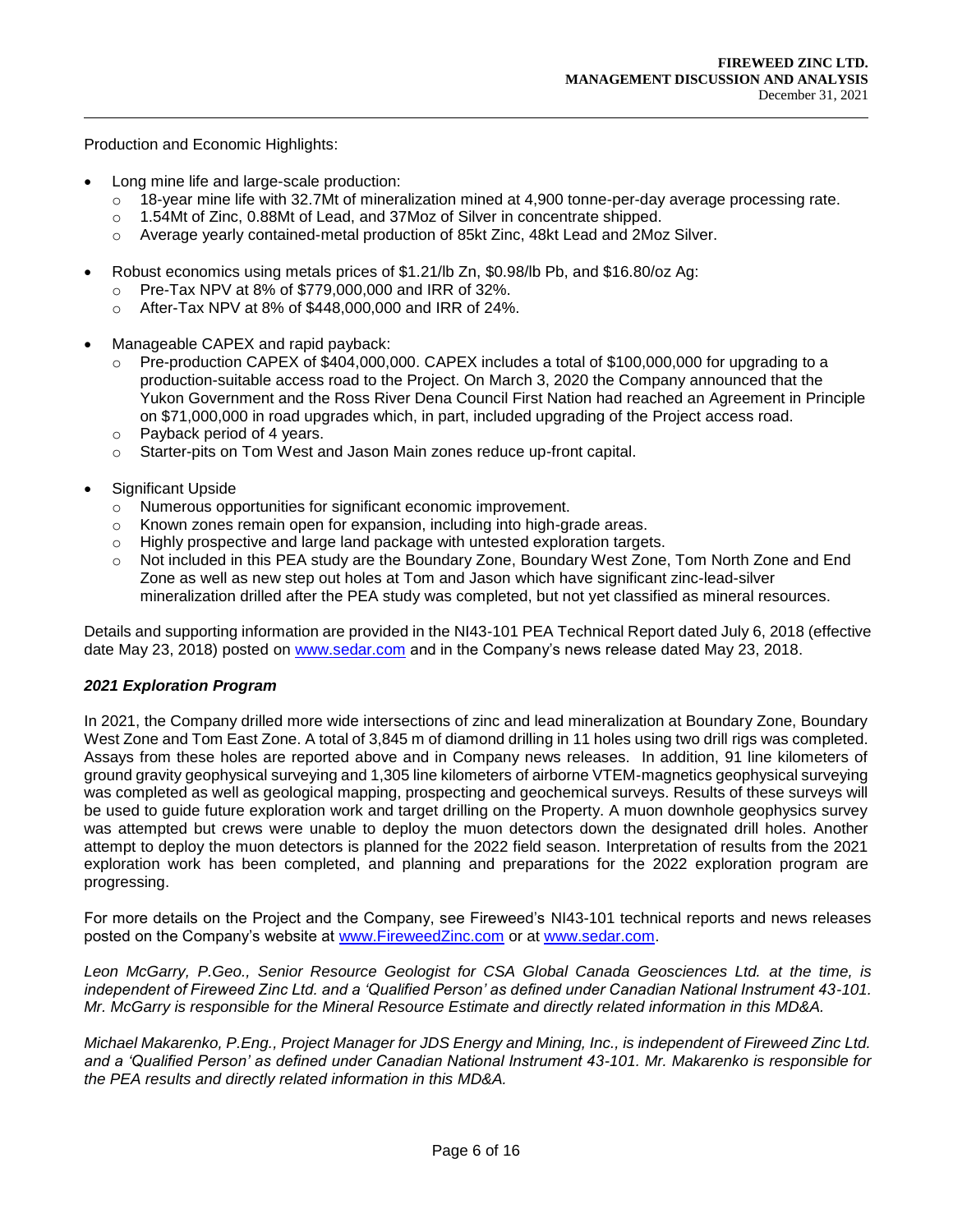*George Gorzynski, P.Eng., Executive Vice President and Director of Fireweed Zinc Ltd., and a Qualified Person under the meaning of Canadian National Instrument 43-101, approved the other technical information (information not directly related to the Mineral Resource Estimate or the PEA) in this MD&A.*

## **HEALTH AND SAFETY**

In March 2020, the World Health Organization declared coronavirus COVID-19 a global pandemic. The health and safety of the Company's employees and local communities are, and will always be, a top priority and the Company will continue to take necessary steps and actions to ensure their well-being. The Company closely monitors COVID-19 developments, including the potential impact on the Company's operations. Due to the ongoing uncertainty resulting from COVID-19, the Company's operations and/or timelines could be impacted in a number of ways including, but not limited to, a reduction or shut down of activity at Macmillan Pass; disruptions to supply chains and services; worker absenteeism due to illness; and disruption to the progress of technical work, permit approvals, First Nations agreements, and financing. These possible impacts could result from government directives, the need to modify work practices to meet appropriate health and safety standards, and other COVID-19 related impacts on the operations, availability of labour or to the supply chain.

On site, the Company embeds core values of health and safety throughout its operations. Nothing is more important than the health and safety of our people, and operations during a COVID-19 pandemic require extra precautions, and health and safety measures. The Company developed a detailed COVID-19 Infection Prevention and Control Protocols manual for the Project which is rigorously followed by everyone working on the Project. It describes protocols for staying safe including physical distancing, frequent washing of hands, availability of hand sanitizers throughout the workplaces and masks when physical distancing is not possible. The manual also includes action plans should any person on site develop symptoms consistent with COVID-19. The Company reports that in 2021 there was one case of COVID-19 in camp; it was quickly detected after an infected worker arrived in camp and the worker was flown out for medical assessment and subsequently recovered after a period of isolation in a hotel. Further testing revealed no other cases in camp.

Our normal high health and safety protocols that have allowed the Company to maintain a safe workplace in years past, continue to apply. Every person arriving at our work site is first taken through a health and safety orientation before any other activity is begun. Every morning begins with a self monitoring COVID-19 Health Monitoring Decision Tree before leaving personal accommodations, followed by safety "toolbox" meetings and weekly safety meetings which are attended by everyone in camp to re-enforce a safety-first mindset. We emphasize that safety is the responsibility of everyone on site. We have highly trained first aid personnel in camp with a dedicated and well equipped first aid facility, and protocols for timely medical evacuations by air to a hospital if required.

The Company works to identify and mitigate potential health and safety risks at all work sites. Our excellent safety record over years of operations is the result of prioritizing and instilling a culture of safety first in every person at our work site and constantly seeking to improve our health and safety protocols and procedures. The Company reports that in 2021 there were six lost time accidents on the work site, most related to drilling operations.

### **ENVIRONMENT**

Fireweed is committed to carrying out its work programs to high standards of environmental stewardship. We aim to prevent or mitigate as much as reasonably possible, the impacts of our operations on the environment through effective and scientifically sound operating practices while at all times complying with applicable environmental legislation.

Environmental studies and monitoring by Hudbay toward eventual development of a mining operation began at the Tom site in 2000 and were expanded in 2008. These include 12 surface water monitoring stations in the local streams, three ground water monitoring wells and a weather station. The Tom and Jason sites have a Class 4 Land Use Permit, the Tom site a Type B Water Licence, and the rest of the Property has a Class 1 Land Use Permit. Most of the historic surface and other disturbances from previous work have been reclaimed.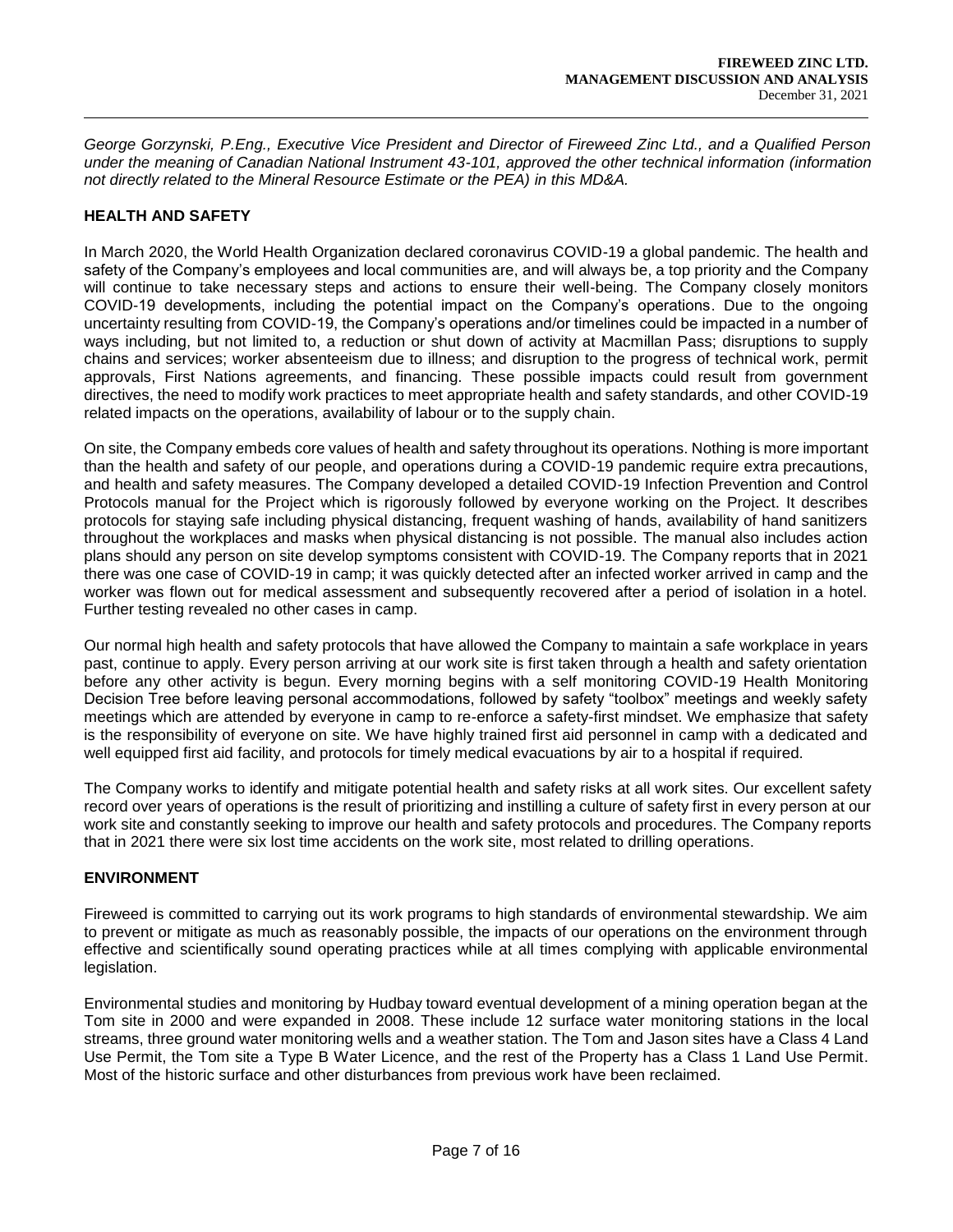### **COMMUNITY AND FIRST NATIONS**

The Company believes in engaging with local communities and First Nations toward building respectful relationships through dialogue and collaborative processes.

The Property lies within an area of unsettled territorial claim by the Kaska First Nations and within the Yukon First Nations Umbrella Agreement traditional territory of the First Nation of Na-Cho Nyak Dun. Treaty negotiations between the First Nations, and the federal and territorial governments are continuing but have not affected the Company's ability to carry out work on the Project.

The nearest community to the Project site is the Kaska First Nations community of Ross River (population 350) located 200 kilometers to the west. There are no permanent settlements at or near the project site but there are a small number of seasonal temporary use hunter and trapper cabins, none of which are in the immediate vicinity of the known zones of zinc-lead-silver mineralization. The Company practices preferential hiring of local First Nationsbased businesses and personnel whenever practical, for work on the Project. Brandon Macdonald, Fireweed's CEO, hails from Ross River where he grew up as a child and is known in the community. On March 3, 2020, the Company announced that the Yukon Government and the Ross River Dena Council (Kaska) First Nation had reached an Agreement in Principle on \$71,000,000 in road upgrades which, in part, included the Project access road.

### **FINANCING AND CORPORATE DEVELOPMENT**

#### **SELECTED ANNUAL INFORMATION**

The following table summarizes selected financial data for the three recent fiscal years, ended December 31, 2021, 2020 and 2019, and should be read in conjunction with such financial statements, prepared in accordance with International Financial Reporting Standards ("IFRS") and the related notes thereon:

| <b>Item</b>                              | <b>Fiscal Year</b><br><b>Ended</b><br>December 31,<br>2021 |     | <b>Fiscal Year</b><br><b>Ended</b><br>December 31,<br>2020 | <b>Fiscal Year</b><br><b>Ended</b><br>December 31,<br>2019 |
|------------------------------------------|------------------------------------------------------------|-----|------------------------------------------------------------|------------------------------------------------------------|
| Revenues                                 | \$<br>nil l                                                | -\$ | nil                                                        | \$<br>nil                                                  |
| <b>Expenses</b>                          | 9,685,621                                                  |     | 6,414,637                                                  | 5,930,691                                                  |
| Net Loss                                 | 8,922,174                                                  |     | 5,640,598                                                  | 5,263,403                                                  |
| Net Loss per Share                       | (0.14)                                                     |     | (0.12)                                                     | (0.15)                                                     |
| <b>Current Assets</b>                    | 8,734,420                                                  |     | 2,607,837                                                  | 965,106                                                    |
| <b>Exploration and Evaluation Assets</b> | 12,088,437                                                 |     | 11,458,395                                                 | 8,942,213                                                  |
| <b>Total Assets</b>                      | 21,031,418                                                 |     | 14,219,765                                                 | 9,968,957                                                  |
| <b>Current Liabilities</b>               | 870,230                                                    |     | 229,863                                                    | 288,800                                                    |
| <b>Working Capital</b>                   | 7,864,190                                                  |     | 2,377,974                                                  | 676,306                                                    |
| Shareholders' Equity                     | \$<br>$18,745,199$ \$                                      |     | $13,713,330$ \\$                                           | 9,419,134                                                  |
| Number of Shares Outstanding             | 74,897,032                                                 |     | 56,057,112                                                 | 37,797,129                                                 |

#### **RESULTS OF OPERATIONS**

As at December 31, 2021, total assets were \$21,031,418 (December 31, 2020 - \$14,219,765), exploration and evaluation assets totalled \$12,088,437 (December 31, 2020 - \$11,458,395). The details of the cost breakdown are contained in the schedule of Exploration and Evaluation Assets in the notes to the financial statements for the year ended December 31, 2021 (Note 4).

#### For the three months ended December 31, 2021 and 2020

The Company had a net loss of \$1,480,086 for the three months ended December 31, 2021 ("Q4-2021") (\$0.02 per share) as compared to the three months ended December 31, 2020 ("Q4-2020") of \$2,044,408 (\$0.04 per share).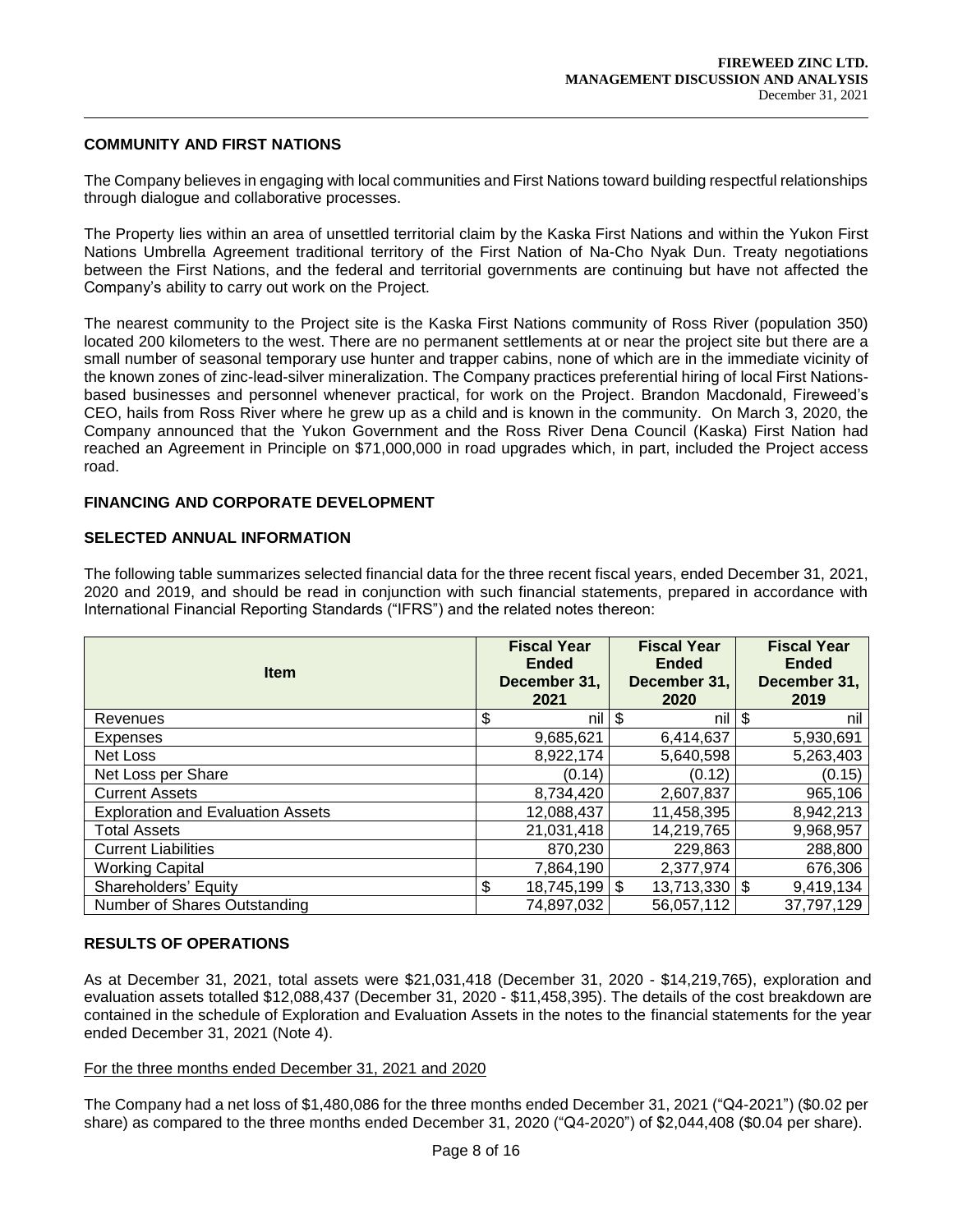Exploration and evaluation expenditures decreased by \$1,574,458 in comparison to Q4-2020 as the 2020 exploration program had a late start and majority of the exploration and evaluation expenditures were incurred in Q3 and Q4.

Consulting and management fees increased by \$537,508 due to more consulting work performed in comparison to Q4-2020 when the consultants and management team was smaller.

Shared-based compensation increased by \$79,121 as there were more stock options granted and vested in 2021.

#### For the years ended December 31, 2021 and 2020

The Company's net loss of \$8,922,174 for the year ended December 31, 2021 (\$0.14 per share) was higher by \$3,281,576 as compared to \$5,640,598 (\$0.12 per share) for the year ended December 31, 2020.

The main contributor to the net loss for the fiscal year 2021 was exploration and evaluation expenditures of \$7,111,005 (2020 – \$4,878,571), which increased by \$2,232,434 from the prior year due to expanded exploration activities including higher assay, camp, drilling, geological consulting, permitting, and travel & support costs related to the Project in comparison to 2020 when the exploration program was smaller and had a late start. Included in exploration and evaluation expenditures are camp and field costs of \$1,958,931 (2020 – \$1,609,382), drilling costs of \$1,506,928 (2020 – \$942,122), and exploration contracting costs of \$1,120,598 (2020 – 955,263). In 2021, exploration included 3,845 m of diamond core drilling in 11 holes, primarily at Boundary Zone, versus a total of 2,947 m of core drilling in 9 holes at Boundary and Boundary West in 2020. Additionally, a total of 91 line-km of ground gravity and 1,305 line-km of aerial VTEM geophysical surveys were completed in the 2021 season (versus only 48.5 line-km of ground gravity in 2020).

Consulting and management fees increased by \$722,031 due to more consulting work performed in comparison to 2020 when the consultants and management team was smaller.

Professional fees increased by \$104,722 due to higher legal fees associated with financing charges and due diligence.

Shared-based compensation increased by \$60,812 as there were more stock options granted and vested in 2021.

### **SUMMARY OF QUARTERLY RESULTS**

The following table sets forth selected quarterly financial information for each of the last eight quarters with the figures for each quarter in Canadian dollars.

|                                                      | <b>December</b><br>31, 2021 | September<br>30, 2021 | <b>June 30,</b><br>2021 | March 31,<br>2021 | <b>December</b><br>31, 2020 | <b>September</b><br>30, 2020 | <b>June 30,</b><br>2020 | March 31,<br>2020 |
|------------------------------------------------------|-----------------------------|-----------------------|-------------------------|-------------------|-----------------------------|------------------------------|-------------------------|-------------------|
| Operating<br>expenses                                | (1,544,188)                 | (4,746,460)           | (2,317,739)             | (1,077,234)       | (2,375,684)                 | (2,896,329)                  | (555, 870)              | (586, 754)        |
| Net income<br>(loss)                                 | (1,480,086)                 | (4,052,547)           | (2,312,251)             | (1,077,290)       | (2,044,408)                 | (2,456,095)                  | (555, 128)              | (584, 967)        |
| Basic and<br>diluted<br>earnings (loss)<br>per share | (0.02)                      | (0.06)                | (0.04)                  | (0.02)            | (0.04)                      | (0.05)                       | (0.01)                  | (0.02)            |
| Total assets                                         | 21,031,418                  | 16,938,476            | 18,368,153              | 13,923,596        | 14,219,765                  | 17,371,206                   | 10,150,240              | 9,487,544         |
| Shareholders'<br>equity<br>(deficiency)              | 18,745,199                  | 15,984,921            | 16,818,853              | 13,415,023        | 13,713,330                  | 15,246,620                   | 9,656,674               | 8,881,662         |
| Capital stock                                        | 50,028,511                  | 45,971,361            | 42,128,558              | 37,212,507        | 36,486,333                  | 36,062,909                   | 28, 163, 172            | 26,879,253        |
| Deficit                                              | 33,689,786                  | 32,209,700            | 28,157,153              | 25,844,902        | 24,767,612                  | 22,723,204                   | 20,267,109              | 19.711.981        |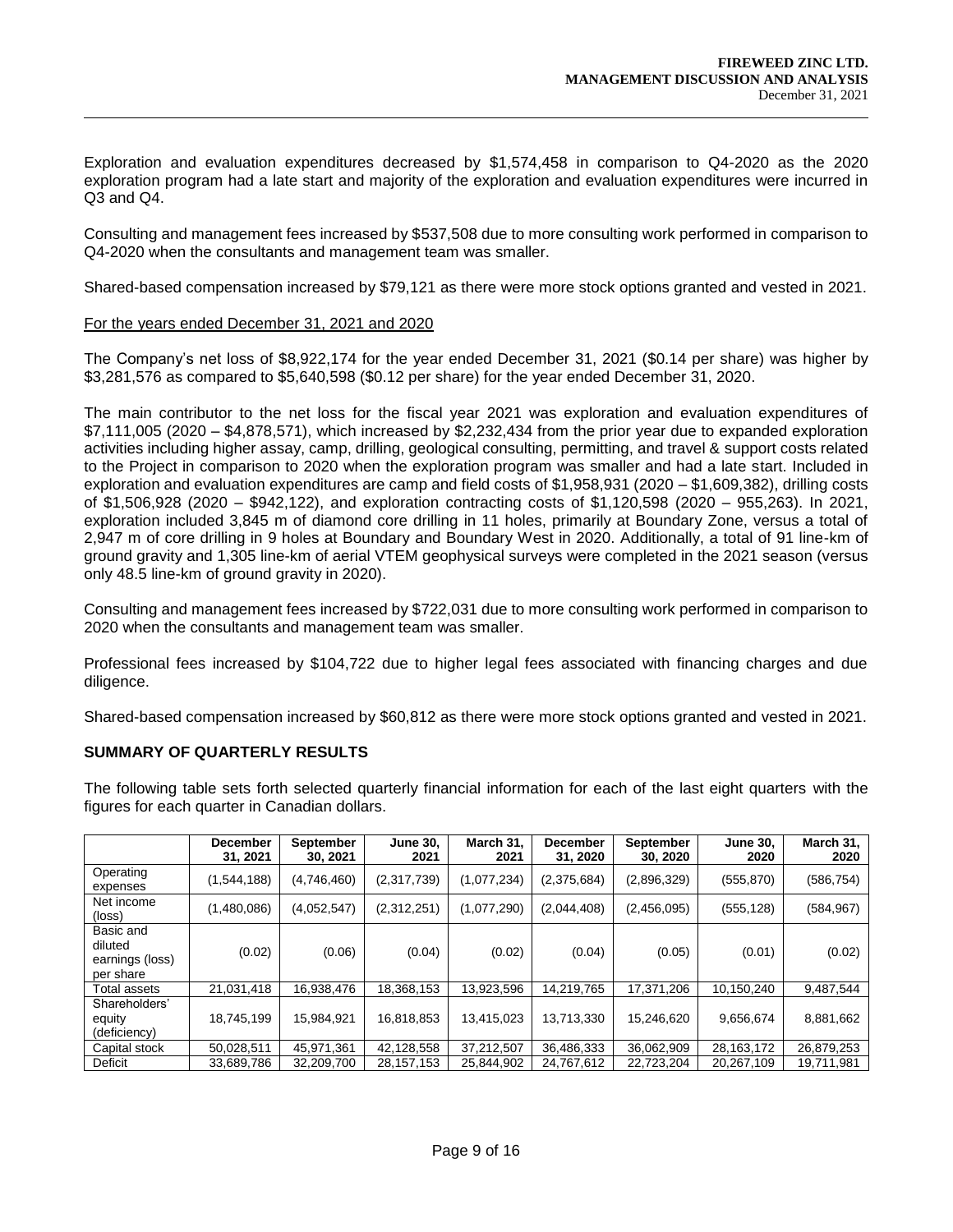### **LIQUIDITY AND CAPITAL RESOURCES**

The Company manages its capital to maintain its ability to continue as a going concern and to provide returns to shareholders and benefits to other stakeholders. The capital structure of the Company consists of cash and cash equivalents and equity comprised of issued share capital and deficit.

Fireweed manages and adjusts its capital structure in light of economic conditions and financial needs. The Company, upon approval from its Board of Directors, will balance its overall capital structure through new share issues or by undertaking other activities as deemed appropriate under the specific circumstances.

### *WORKING CAPITAL*

As at December 31, 2021, the Company had positive working capital of \$7,864,190 (December 31, 2020 - \$2,377,974). Working capital included Prepaid Expenses of \$213,744 (December 31, 2020 - \$110,140), comprised mainly of advances for advertising and promotion, software licenses, exploration work and insurance.

#### *CASH*

On December 31, 2021, the Company had cash of \$8,179,833 (December 31, 2020 - \$2,264,206). Management of cash balances is conducted in-house based on internal investment guidelines. Cash is deposited with a major Canadian financial institution. Cash required for operations is held in a chequing account. Excess funds may be invested in conservative money market instruments that bear interest and carry a low degree of risk. Some examples of instruments in which we may invest its cash are treasury bills, money market funds, bank guaranteed investment certificates and bankers' acceptance notes. The objective of these investments is to preserve funds for the use in and advancement of the Company's business.

### *CASH USED IN OPERATING ACTIVITIES*

Net cash used in operating activities during the year ended December 31, 2021 was \$8,748,068 (2020 – \$6,233,153). Cash was mostly spent on exploration work, consulting fees, investor relations expenses, legal fees, and general and administrative costs.

### *CASH USED IN INVESTING ACTIVITIES*

Total cash used in investing activities during the year ended December 31, 2021 was \$99,704 (2020 – \$667,745), which was related to property option payments, land management and claims renewal payments, property reports and related costs as well as purchase of the new equipment.

### *CASH GENERATED BY FINANCING ACTIVITIES*

Total net cash generated by financing activities during the year ended December 31, 2021 was \$14,763,399 (2020 – \$8,381,315), which consisted of funds obtained through the issuance of 17,726,808 shares in non-brokered private placements, 589,112 shares issued upon the exercise of warrants, and 4,000 shares issued upon the exercise of options.

### *REQUIREMENT OF ADDITIONAL EQUITY FINANCING*

The Company has relied primarily on equity financings for all funds raised to date for its operations and will need more funds to explore and develop the Project in the future. Until it starts generating profitable operations from exploration, development and sale of minerals, the Company intends to continue relying upon the issuance of securities to finance its operations and acquisitions.

The Company is not subject to externally imposed capital requirements as at December 31, 2021.

### **OUTSTANDING SHARE DATA**

The Company's authorized share capital consists of an unlimited number of common shares without par value.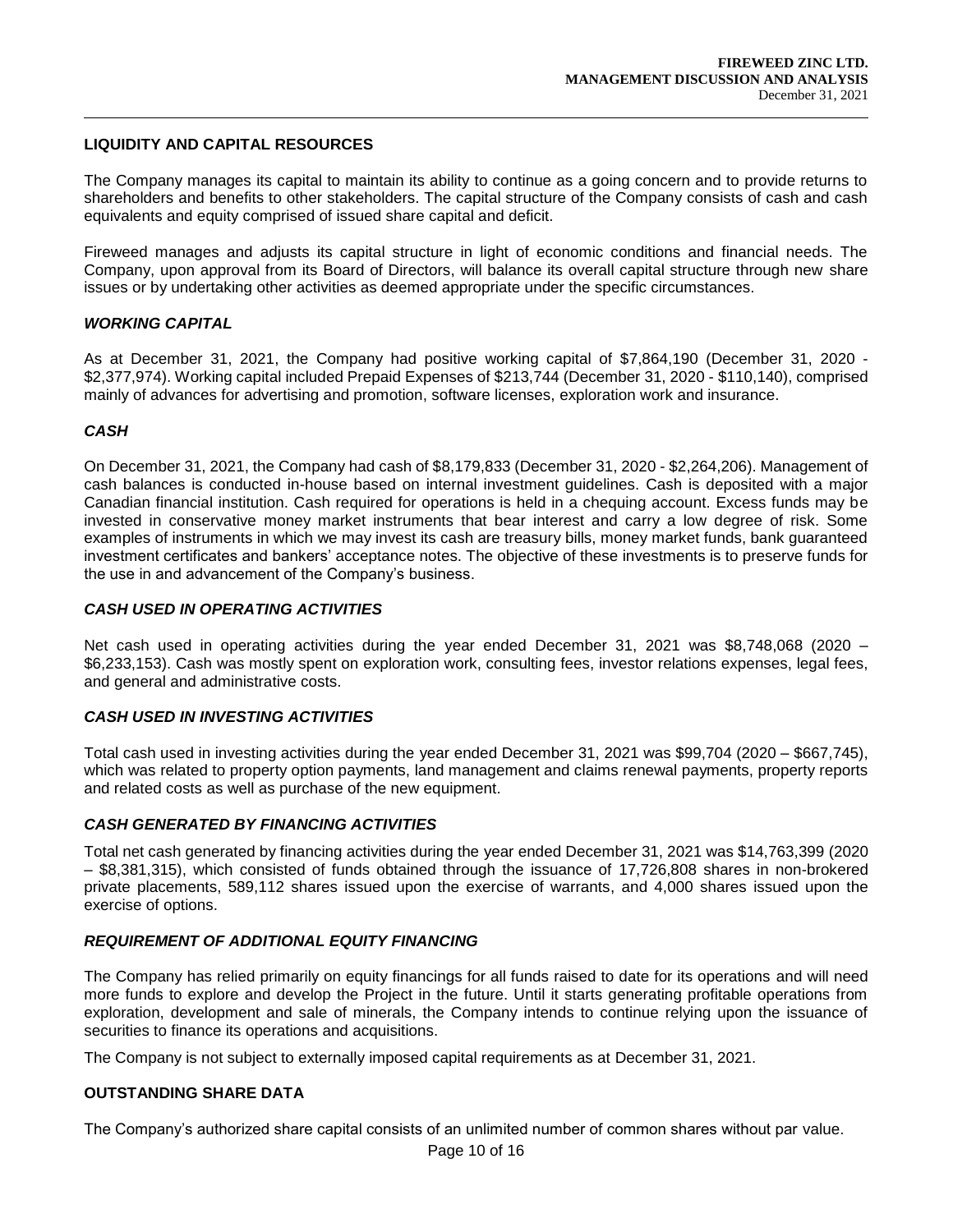As at December 31, 2021, there were 74,897,032 shares issued and outstanding (56,057,112 at December 31, 2020), which were issued for an aggregate consideration of \$50,028,511, net of issuance costs and flow-through premium liability.

| As of the date of this MD&A, the following shares, warrants and options were outstanding: |
|-------------------------------------------------------------------------------------------|
|-------------------------------------------------------------------------------------------|

|                                      | Number of                      |                       |                    |
|--------------------------------------|--------------------------------|-----------------------|--------------------|
|                                      | <b>Shares/Options/Warrants</b> | <b>Exercise Price</b> | <b>Expiry Date</b> |
| <b>Issued and Outstanding Shares</b> | 88,423,476                     |                       |                    |
| <b>Share Purchase Warrants</b>       | 3,622,003                      | \$0.60                | April 14, 2024     |
| <b>Share Purchase Warrants</b>       | 2,156,087                      | \$0.80                | August 06, 2022    |
| Finders' Warrants                    | 28,302                         | \$0.80                | August 06, 2022    |
| <b>Share Purchase Warrants</b>       | 1,638,647                      | \$0.95                | September 04, 2022 |
| Finders' Warrants                    | 56,669                         | \$0.90                | July 06, 2023      |
| Finders' Warrants                    | 129,630                        | \$0.70                | December 08, 2022  |
| <b>Stock Options</b>                 | 940,000                        | \$0.50                | April 26, 2022     |
| <b>Stock Options</b>                 | 30,000                         | \$0.70                | October 27, 2022   |
| <b>Stock Options</b>                 | 120,000                        | \$0.83                | December 06, 2022  |
| <b>Stock Options</b>                 | 810,000                        | \$1.45                | March 14, 2023     |
| <b>Stock Options</b>                 | 250,000                        | \$0.65                | July 11, 2024      |
| <b>Stock Options</b>                 | 802,000                        | \$0.59                | June 10, 2025      |
| <b>Stock Options</b>                 | 160,000                        | \$0.71                | August 25, 2025    |
| <b>Stock Options</b>                 | 120,000                        | \$0.99                | September 18, 2025 |
| <b>Stock Options</b>                 | 1,345,000                      | \$0.80                | July 7, 2026       |
| <b>Stock Options</b>                 | 75,000                         | \$0.83                | November 1, 2026   |
| Fully Diluted at April 19, 2022*     | 100,706,814                    |                       |                    |

\* This number excludes 3,700,000 not yet issued performance shares (please refer to Notes 16 in the financial statements for the year ended December 31, 2021 for more information).

### **CRITICAL ACCOUNTING ESTIMATES**

Our significant accounting policies are presented in Note 3 of the audited financial statements for the year ended December 31, 2021. Note 3 provides that the preparation of the Company's financial statements in conformity with IFRS requires management to make judgments, estimates and assumptions that affect the reported amounts of assets, liabilities and contingent liabilities at the date of the financial statements and reported amounts of expenses during the reporting period. Actual outcomes could differ from these estimates. These financial statements include estimates that, by their nature, are uncertain. The impacts of such estimates are pervasive throughout the financial statements and may require accounting adjustments based on future occurrences. Revisions to accounting estimates are recognized in the period in which the estimate is revised and future periods if the revision affects both current and future periods. These estimates are based on historical experience, current and future economic conditions and other factors, including expectations of future events that are believed to be reasonable under the circumstances.

Information about significant areas of estimation uncertainty in applying accounting policies that have the most significant effect on the amounts recognized in the financial statements are noted below.

### **KEY SOURCES OF ESTIMATION UNCERTAINTY**

#### Carrying value and recoverability of exploration and evaluation assets

The carrying amount of the Company's exploration and evaluation assets do not necessarily represent present or future values, and the Company's exploration and evaluation assets have been accounted for under the assumption that the carrying amount will be recoverable. Recoverability is dependent on various factors, including the discovery of economically recoverable reserves, the ability of the Company to obtain the necessary financing to complete the development and upon future profitable production or proceeds from the disposition of the mineral properties themselves.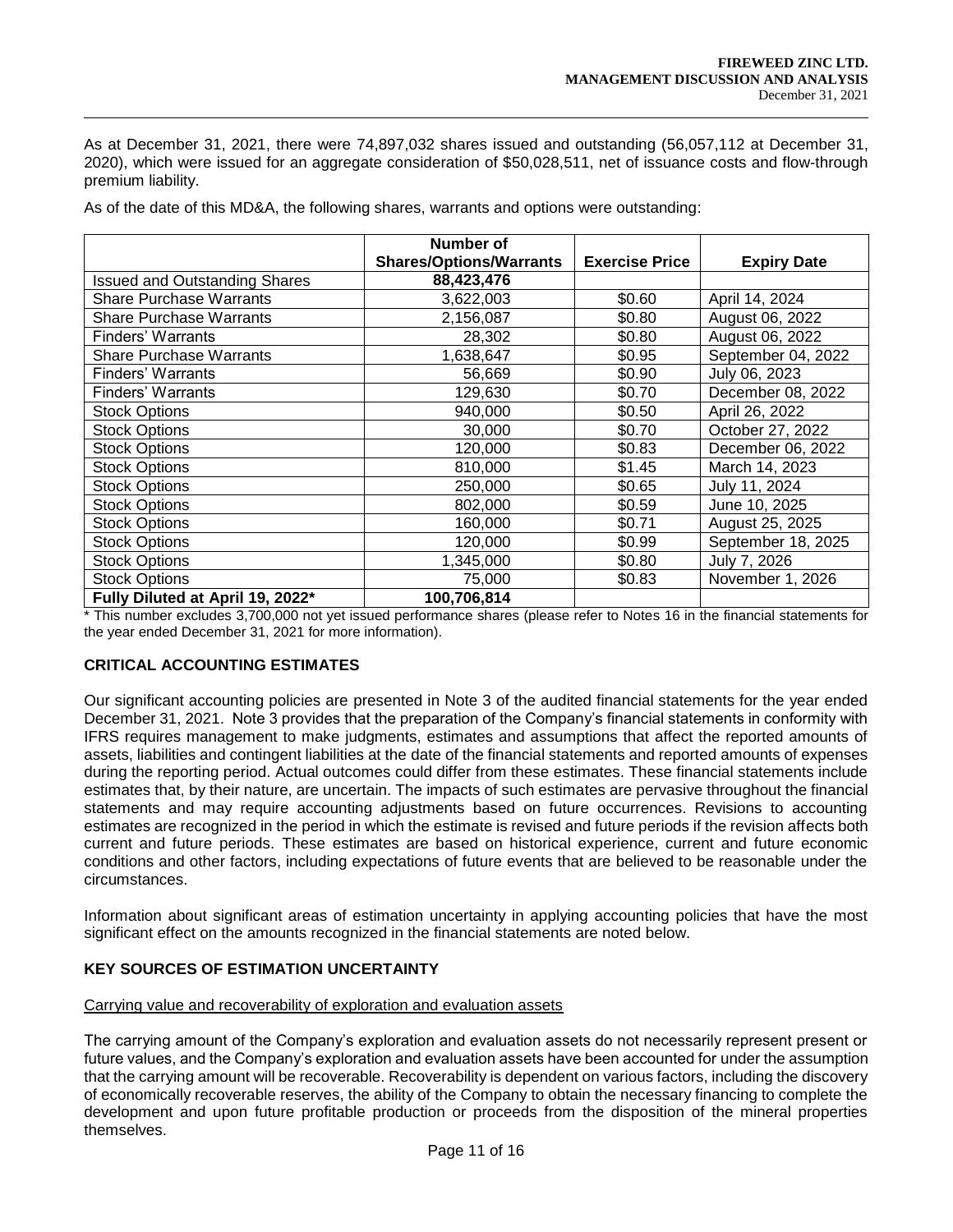Additionally, there are numerous geological, economic, environmental and regulatory factors and uncertainties that could impact management's assessment as to the overall viability of its properties or to the ability to generate future cash flows necessary to cover or exceed the carrying value of the Company's exploration and evaluation assets.

#### Deferred tax assets and liabilities

The measurement of a deferred tax provision is subject to uncertainty associated with the timing of future events and changes in legislation, tax rates and interpretations by tax authorities. The estimation of taxes includes evaluating the recoverability of deferred tax assets based on an assessment of the Company's ability to utilize the underlying future tax deductions against future taxable income prior to expiry of those deductions. Management assesses whether it is probable that some or all of the deferred income tax assets will not be realized. The ultimate realization of deferred tax assets is dependent upon the generation of future taxable income, which in turn is dependent upon the successful discovery, extraction, development and commercialization of mineral reserves. To the extent that management's assessment of the Company's ability to utilize future tax deductions changes, the Company would be required to recognize more or fewer deferred tax assets, and future tax provisions or recoveries could be affected.

#### Share-based payments

The Company measures share-based payments expense by reference to the fair value of the stock options at the date at which they are granted. Estimating fair value for granted stock options requires determining the most appropriate valuation model which is dependent on the terms and conditions of the grant. This estimate also requires determining the most appropriate inputs to the valuation model including the expected life of the option, volatility, dividend yield, and rate of forfeitures.

#### Rehabilitation provision

The calculation of the asset retirement obligation involves significant measurement estimates and assumptions of the amount and timing of reclamation costs and applicable inputs used in the calculation, such as discount rates. The Company bases its estimates on historical experience, government regulations and assumptions that are believed to be reasonable given the scope of the exploration project. Refer to Note 9 for more details.

### Capital stock

Common shares are classified as shareholders' equity. Incremental costs directly attributable to the issue of common shares and stock options are recognized as a deduction from equity. Common shares issued for consideration other than cash, are valued based on their market value at the date the shares are issued.

The Company has adopted a residual value method with respect to the measurement of shares and warrants issued as private placement units. The residual value method first allocates value to the more easily measurable component based on fair value and then the residual value, if any, to the less easily measurable component. The Company considers the fair value of common shares issued in the private placements to be the more easily measurable component and the common shares are valued at their fair value, as determined by the closing market price on the announcement date. The balance, if any, is allocated to the attached warrants. Any fair value attributed to the warrants is recorded as reserves.

### **FINANCIAL INSTRUMENTS**

The Company classifies its financial assets into one of the categories described below, depending on the purpose for which the asset was acquired. Management determines the classification of its financial assets at initial recognition.

Equity instruments that are held for trading (including all equity derivative instruments) are classified as FVTPL, for other equity instruments, on the day of acquisition the Company can make an irrevocable election (on an instrumentby-instrument basis) to designate them as at fair value through other comprehensive income ("FVTOCI").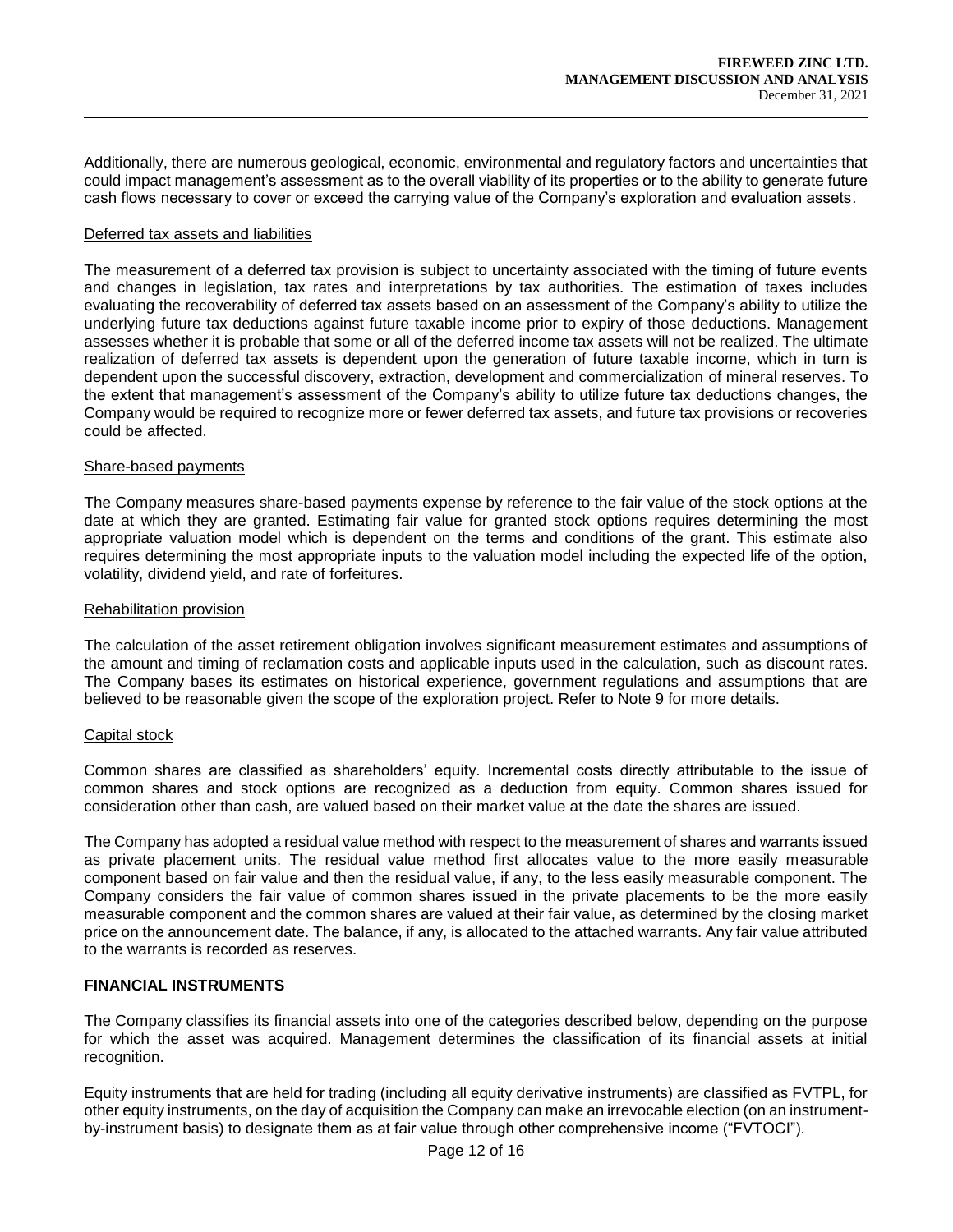*Fair value through profit or loss ("FVTPL")* – Financial assets carried at FVTPL are initially recorded at fair value and transaction costs are expensed in the income statement. Realized and unrealized gains and losses arising from changes in the fair value of the financial asset held at FVTPL are included in the income statement in the period in which they arise. Derivatives are also categorized as FVTPL unless they are designated as hedges.

*Fair value through other comprehensive income ("FVTOCI")* - Investments in equity instruments at FVTOCI are initially recognized at fair value plus transaction costs. Subsequently, they are measured at fair value, with gains and losses arising from changes in fair value recognized in other comprehensive income. There is no subsequent reclassification of fair value gains and losses to profit or loss following the derecognition of the investment.

*Financial assets at amortized cost* - A financial asset is measured at amortized cost if the objective of the business model is to hold the financial asset for the collection of contractual cash flows, and the asset's contractual cash flows are comprised solely of payments of principal and interest. They are classified as current assets or non-current assets based on their maturity date and are initially recognized at fair value and subsequently carried at amortized cost less any impairment.

The following table shows the classification of the Company's financial instruments:

| Financial instrument                     | Classification                                 |
|------------------------------------------|------------------------------------------------|
| Cash                                     | Fair value through profit or loss              |
| <b>Receivables</b>                       | Financial asset measured at amortized cost     |
| <b>Reclamation bond</b>                  | Financial asset measured at amortized cost     |
| Loan payable                             | Financial liability measured at amortized cost |
| Accounts payable and accrued liabilities | Financial liability measured at amortized cost |

Financial liabilities are recognized initially at fair value and are subsequently stated at amortized cost. Transaction costs on financial assets and liabilities other than those classified at fair value through profit or loss are treated as part of the carrying value of the asset or liability. Transaction costs for assets and liabilities at fair value through profit or loss are expensed as incurred.

Financial instruments measured at fair value are classified into one of three levels in the fair value hierarchy according to the relative reliability of the inputs used to estimate the fair values. The three levels of the fair value hierarchy are:

Level 1 – Unadjusted quoted prices in active markets for identical assets or liabilities.

- Level 2 Inputs other than quoted prices that are observable for the asset or liability either directly or indirectly; and
- Level 3 Inputs that are not based on observable market data.

The fair value of the Company's receivables, reclamation bond and accounts payable and accrued liabilities approximate carrying value, which is the amount recorded on the statements of financial position. The fair value of the Company's other financial instruments, cash, under the fair value hierarchy are based on level 1 quoted prices in active markets for identical assets and liabilities.

The Company's risk exposures and the impact on the Company's financial instruments are summarized below:

# *Credit risk*

Credit risk is the risk of loss associated with a counterparty's inability to fulfil its payment obligations. Receivables of \$340,843 consist of Goods and Services Tax ("GST") recoverable from the Federal Government of Canada and reimbursement of geophysical expenses from Digital Technology Supercluster. The Company believes its exposure to credit risk is equal to the carrying value of this balance. The Company has exposure to credit risk with respect to its cash as it places most of its cash in one financial institution in Canada. The Company believes its exposure is limited as it banks with a large Canadian institution.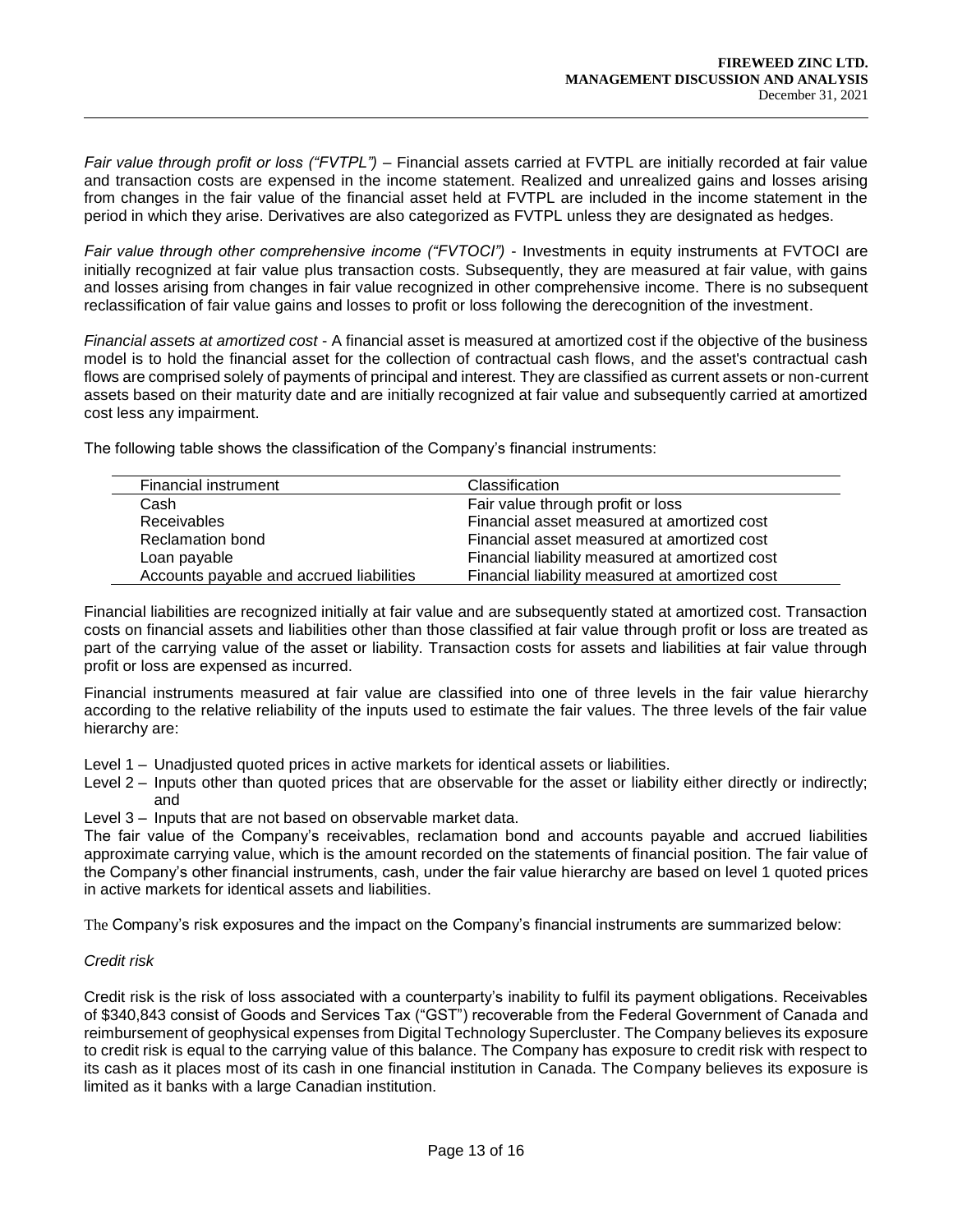## *Liquidity risk*

The Company's approach to managing liquidity risk is to ensure that it will have sufficient liquidity to meet liabilities when due. As at December 31, 2021, the Company had a cash balance of \$8,179,833 to settle current liabilities of \$870,230. The Company believes it has sufficient funds to meet its current liabilities as they become due.

The Company is dependent on obtaining regular financings in order to continue as a going concern. Despite previous success in acquiring these financings, there is no guarantee of obtaining future financings.

#### *Interest rate risk*

The interest rate risk is the risk that the fair value or future cash flows of a financial instrument will fluctuate because of changes in market interest rates. As at December 31, 2021, the Company is not exposed to significant interest rate risk.

#### *Price risk*

The Company is exposed to price risk with respect to commodity and equity prices. Equity price risk is defined as the potential adverse impact on the Company's earnings due to movements in individual equity prices or general movements in the level of the stock market. Commodity price risk is defined as the potential adverse impact on profit or loss and economic value due to commodity price movements and volatilities. The Company closely monitors commodity prices of resources, individual equity movements, and the stock market to determine the appropriate course of action to be taken by the Company.

#### *Foreign currency risk*

The Company operates predominately in Canada and is not exposed to any significant foreign currency risk.

# **RELATED PARTIES TRANSACTIONS**

Related party transactions mainly include management and consulting fees, share-based compensation and director and committee fees. The related parties are represented by the key management personnel, which include those persons having authority and responsibility for planning, directing and controlling the activities of the Company as a whole. The Company has determined that the key management personnel consist of executive and nonexecutive members of the Company's Board of Directors and corporate officers. Related parties also include companies, controlled by officers and/or directors.

| <b>Related Party</b>  | Nature of Relationship            |
|-----------------------|-----------------------------------|
| FT Management Ltd.    | Company, controlled by former CFO |
| EdYu Management Corp. | Company, controlled by former CFO |

The renumeration to directors and key management personnel during the year ended December 31, 2021 and 2020 was as follows:

| Payee                          | Nature of the transaction                                                | Year ended<br>December 31,<br>2021 |   | Year ended<br>December 31,<br>2020 |
|--------------------------------|--------------------------------------------------------------------------|------------------------------------|---|------------------------------------|
| <b>Chief Executive Officer</b> |                                                                          |                                    |   |                                    |
| (CEO)                          | Management and consulting fees expensed                                  | \$<br>342,750                      | S | 202,500                            |
|                                | Share-based compensation                                                 | 49.735                             |   | 25,640                             |
| CFO/ Companies,                |                                                                          |                                    |   |                                    |
| controlled by CFO              | Management and consulting fees expensed                                  | 49,364                             |   | 12,000                             |
|                                | Share-based compensation                                                 | 7,489                              |   | 1,047                              |
| <b>Directors</b>               | Director and committee fees                                              | 123,000                            |   | 126,351                            |
|                                | Investor relations and corporate development                             | 6.002                              |   | 6.249                              |
|                                | Management and consulting fees expensed                                  | 190,363                            |   | 118,275                            |
|                                | Management and consulting fees related to<br>exploration and evaluation* | 13,301                             |   | 26,168                             |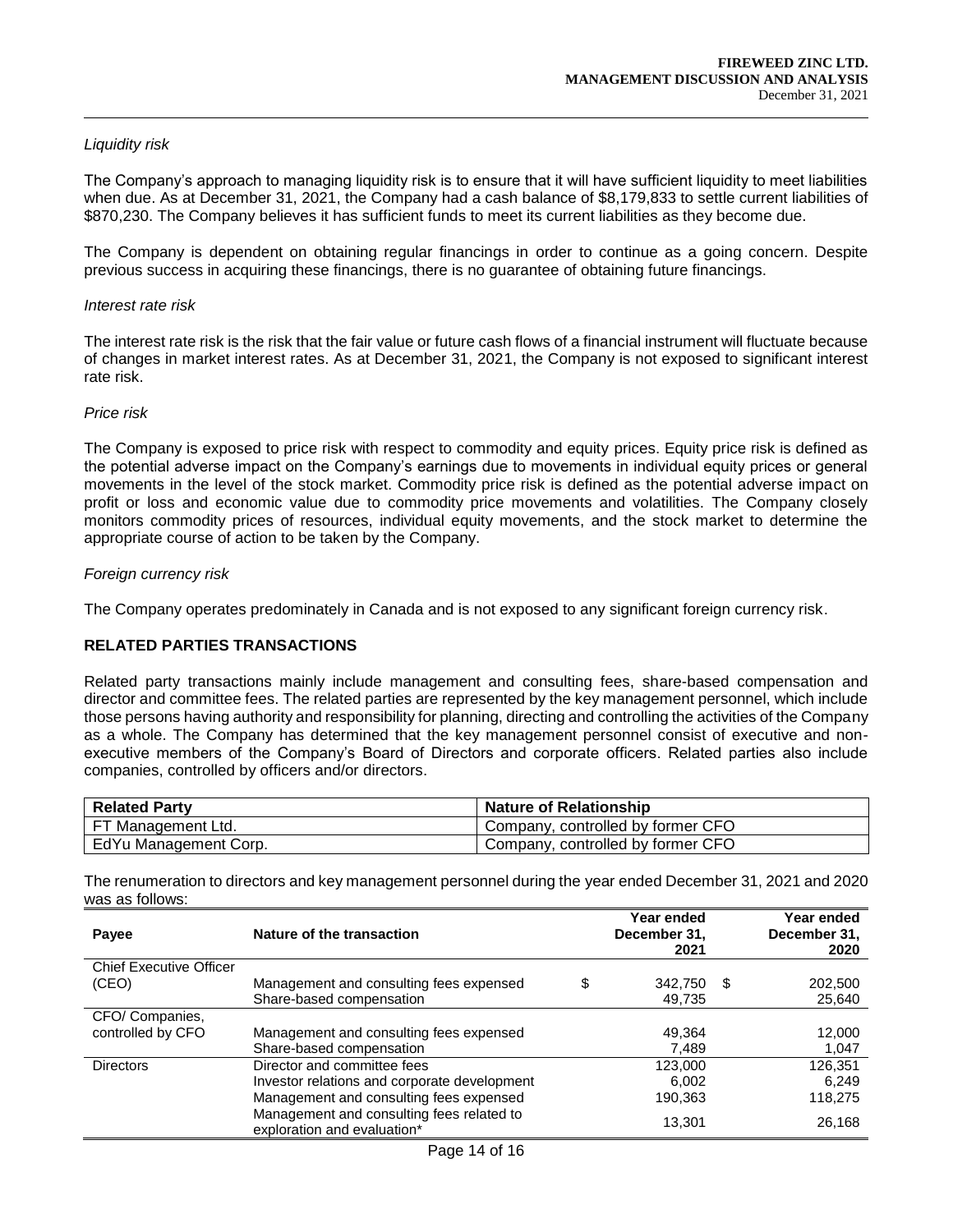| Payee | Nature of the transaction | Year ended<br>December 31,<br>2021 | Year ended<br>December 31,<br>2020 |
|-------|---------------------------|------------------------------------|------------------------------------|
|       | Share-based compensation  | 160.128                            | 102.304                            |
|       |                           | 942,132                            | 620,534                            |

The following amounts were owed to directors and key management personnel. These payables are unsecured, non-interest bearing and are expected to be repaid under normal trade terms.

|                |                                        | December 31,<br>2021 | December 31,<br>2020 |
|----------------|----------------------------------------|----------------------|----------------------|
| Key management | Management fees and expense recoveries | 196.019              | 15.044               |
|                |                                        | 196.019              | 15.044               |

# **ADDITIONAL DISCLOSURE FOR VENTURE ISSUERS WITHOUT SIGINIFICANT REVENUE**

Additional disclosure concerning the Company's general and administrative expenses is provided in the Company's statement of loss and comprehensive loss contained in its financial statements for December 31, 2021, which are available on SEDAR: [www.sedar.com.](about:blank)

## **OFF-BALANCE SHEET ARRANGEMENTS**

The Company has no off-balance sheet arrangements.

### **ADDITIONAL DISCLOSURE FOR JUNIOR ISSUERS**

The Company has had positive cash flow since its inception following the completion of the IPO. Following the recent private placements completed on July 2, December 6, 2020 and April 2022, the Company believes its current capital resources to be sufficient to cover its operating costs for the next 12 months. Fireweed will need to obtain additional capital resources to fund operations further. The Company is planning to raise capital through equity or alternative financing. Actual funding requirements may vary from those previously planned due to a number of factors, including the progress of the Company's business activities and economic conditions.

All costs relating to the acquisition of the Project are capitalized and reported in the Statements of Financial Position in the Company's financial statements. All costs related to the exploration and evaluation are reported in the Company's Statement of Loss and Comprehensive Loss with a breakdown of categories provided in Note 4 of the audited financial statements for the year ended December 31, 2021 on SEDAR at [www.sedar.com.](about:blank)

### **APPROVAL**

The Board of Directors oversees management's responsibility for financial reporting and internal control systems through an Audit Committee. This Committee meets periodically with management and annually with the independent auditors to review the scope and results of the annual audit and to review the financial statements before the financial statements are approved by the Board of Directors and submitted to the shareholders of the Company. The Board of Directors has approved the annual financial statements for the year ended December 31, 2020 and the disclosure contained in this MD&A. A copy of this MD&A will be provided to anyone who requests it.

### **NOTE REGARDING FORWARD–LOOKING STATEMENTS**

Except for historical information, this MD&A may contain forward-looking statements. The use of any of the words "anticipate", "continue", "estimate", "expect", "may", "will", "project", "should", "believe" and similar expressions are intended to identify forward-looking statements. These statements involve known and unknown risks, uncertainties, and other factors that may cause the Company's actual results, levels of activity, performance or achievements to be materially different from any future results, levels of activity, performance or achievement expressed or implied by these forward-looking statements. The factors that could cause actual results to differ materially include, but are not limited to, the following: general economic conditions; changes in financial markets; political conditions and